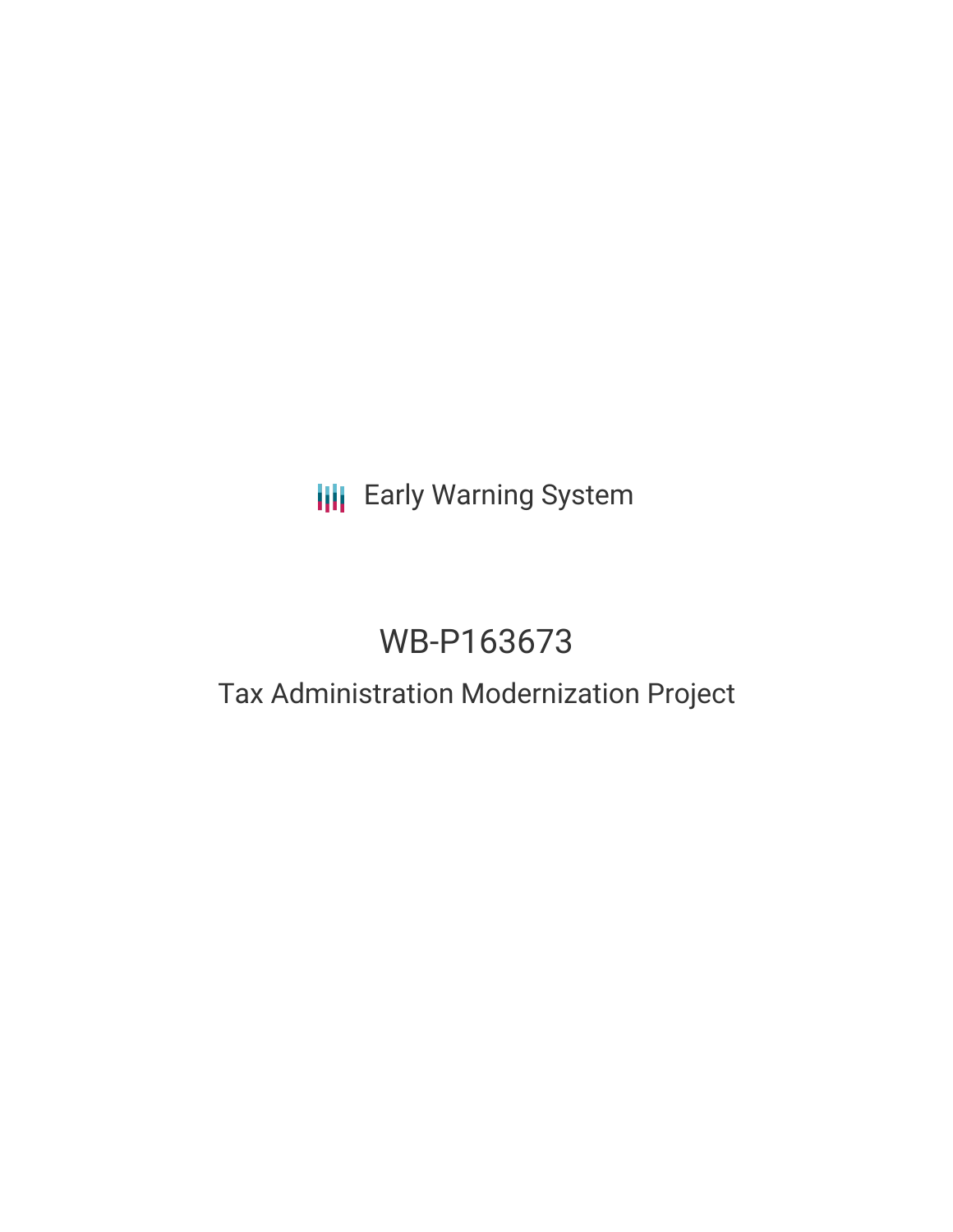

### **Quick Facts**

| <b>Countries</b>               | Serbia                      |
|--------------------------------|-----------------------------|
| <b>Financial Institutions</b>  | World Bank (WB)             |
| <b>Status</b>                  | Proposed                    |
| <b>Bank Risk Rating</b>        | B                           |
| <b>Sectors</b>                 | Finance, Law and Government |
| <b>Investment Type(s)</b>      | Loan                        |
| <b>Investment Amount (USD)</b> | \$50.00 million             |
| <b>Loan Amount (USD)</b>       | \$50.00 million             |
| <b>Project Cost (USD)</b>      | \$50.00 million             |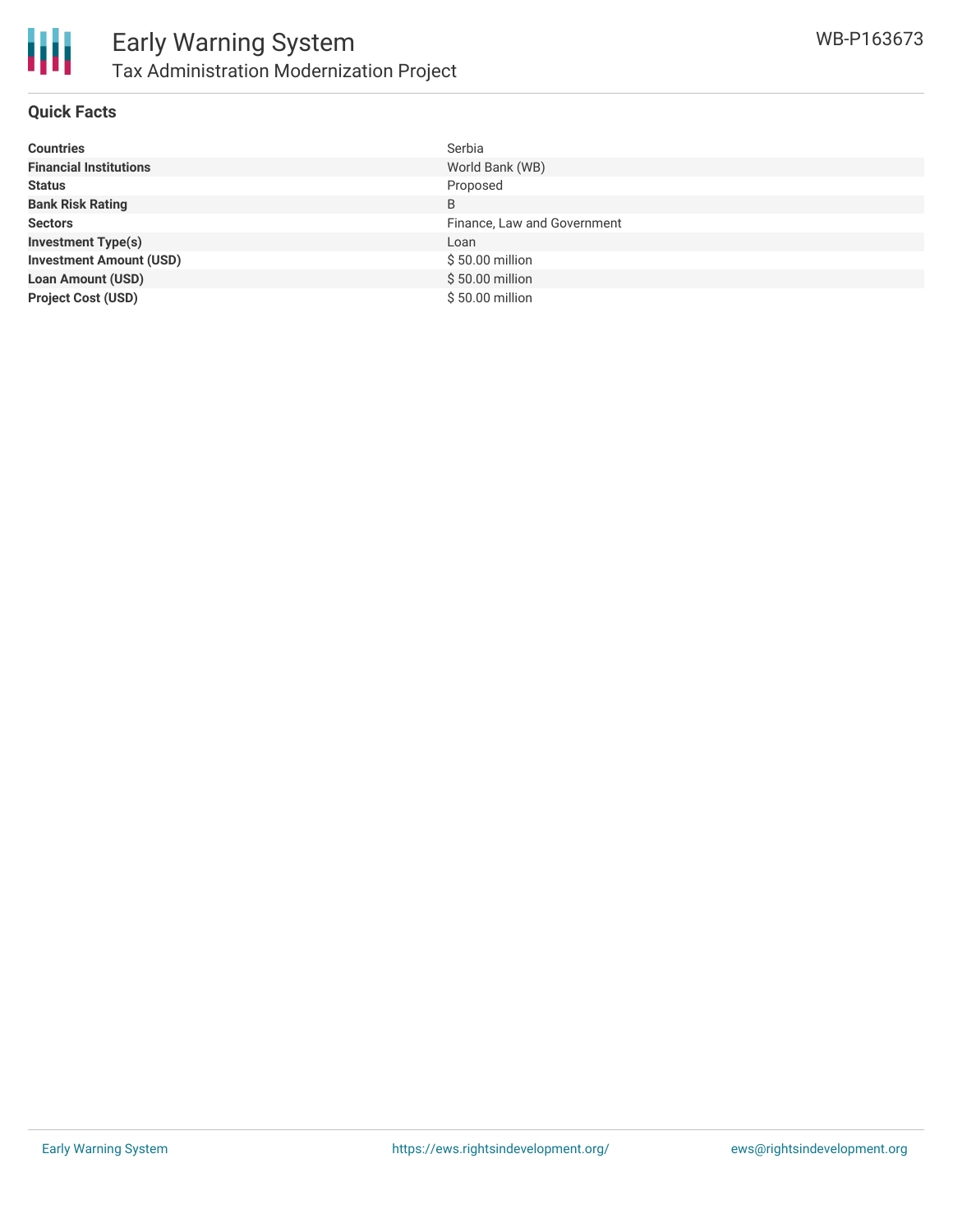

## **Project Description**

No project information provided at the time of disclosure.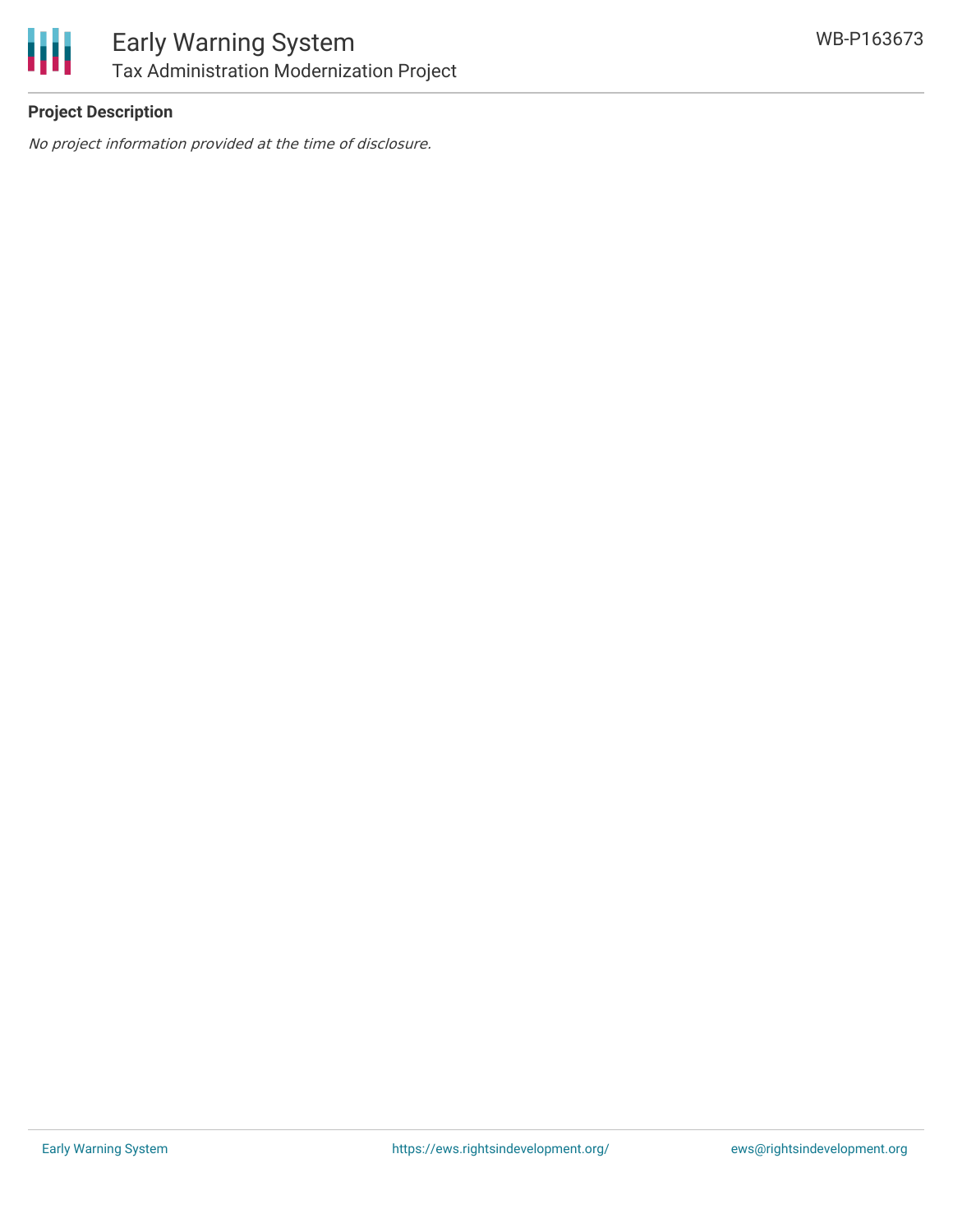

## **Investment Description**

World Bank (WB)